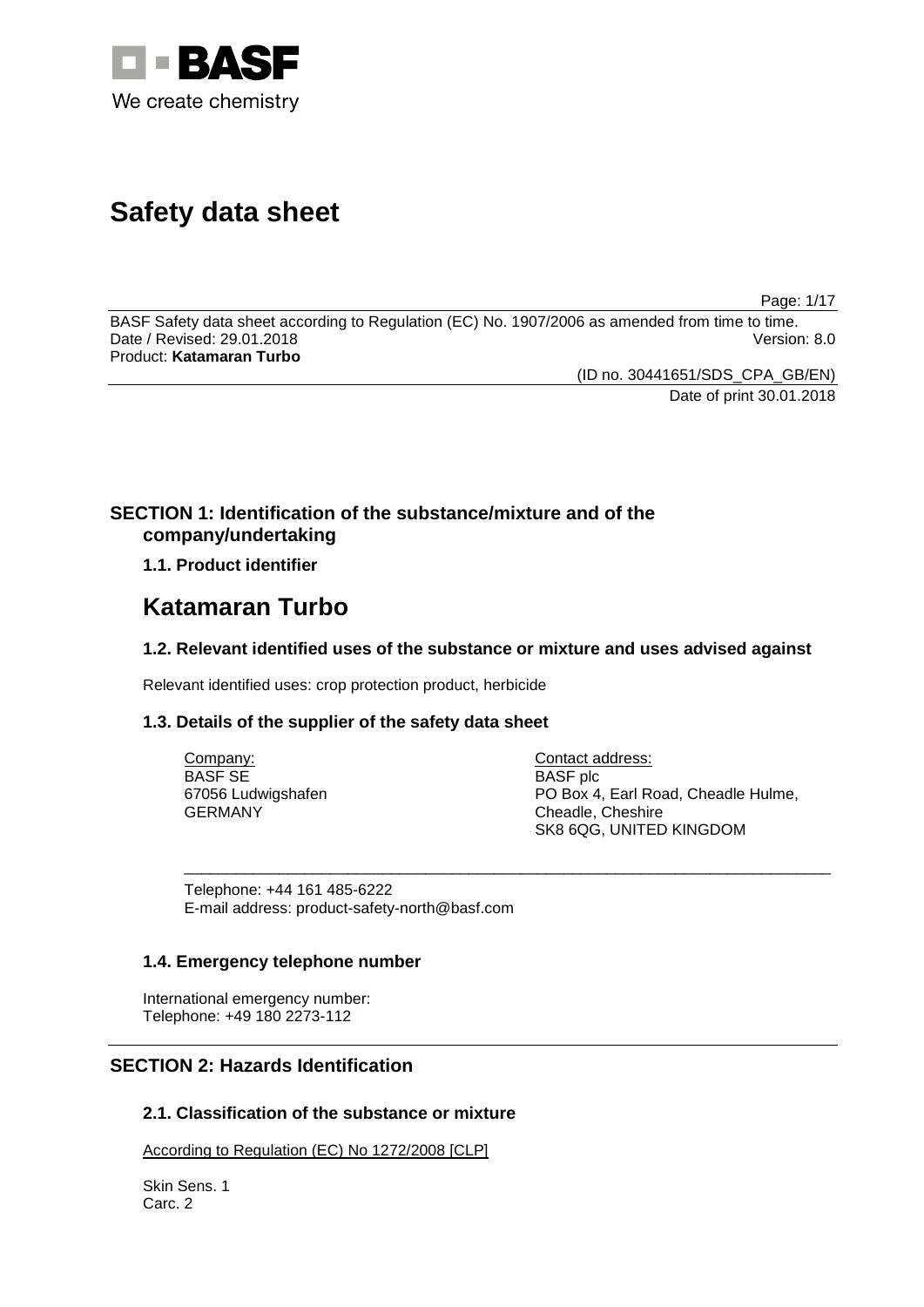Page: 2/17

BASF Safety data sheet according to Regulation (EC) No. 1907/2006 as amended from time to time. Date / Revised: 29.01.2018 **Version: 8.0** Product: **Katamaran Turbo**

(ID no. 30441651/SDS\_CPA\_GB/EN)

Date of print 30.01.2018

Aquatic Acute 1 Aquatic Chronic 1

H317, H351, H400, H410, EUH401

For the classifications not written out in full in this section the full text can be found in section 16.

# **2.2. Label elements**

Globally Harmonized System (GHS) in accordance with UK regulations.



Signal Word: Warning

| <b>Hazard Statement:</b>               |                                                                                              |
|----------------------------------------|----------------------------------------------------------------------------------------------|
| H317                                   | May cause an allergic skin reaction.                                                         |
| H351                                   | Suspected of causing cancer.                                                                 |
| H400                                   | Very toxic to aquatic life.                                                                  |
| H410                                   | Very toxic to aquatic life with long lasting effects.                                        |
| EUH401                                 | To avoid risks to human health and the environment, comply with the<br>instructions for use. |
| <b>Precautionary Statement:</b>        |                                                                                              |
| P101                                   | If medical advice is needed, have product container or label at hand.                        |
| P102                                   | Keep out of reach of children.                                                               |
| P103                                   | Read label before use.                                                                       |
| Precautionary Statements (Prevention): |                                                                                              |
| P202                                   | Do not handle until all safety precautions have been read and<br>understood.                 |
| P261                                   | Avoid breathing vapours.                                                                     |
| P272                                   | Contaminated work clothing should not be allowed out of the workplace.                       |
| P280                                   | Wear protective gloves/clothing/eye protection.                                              |
| Precautionary Statements (Response):   |                                                                                              |
| P303 + P352                            | IF ON SKIN (or hair): Wash with plenty of soap and water.                                    |
| P308 + P311                            | IF exposed or concerned: Call a POISON CENTER or doctor/physician.                           |
| P333 + P311                            | If skin irritation or rash occurs: Call a POISON CENTER or<br>doctor/physician.              |
| P362 + P364                            | Take off contaminated clothing and wash it before reuse.                                     |
| P391                                   | Collect spillage.                                                                            |

Precautionary Statements (Storage):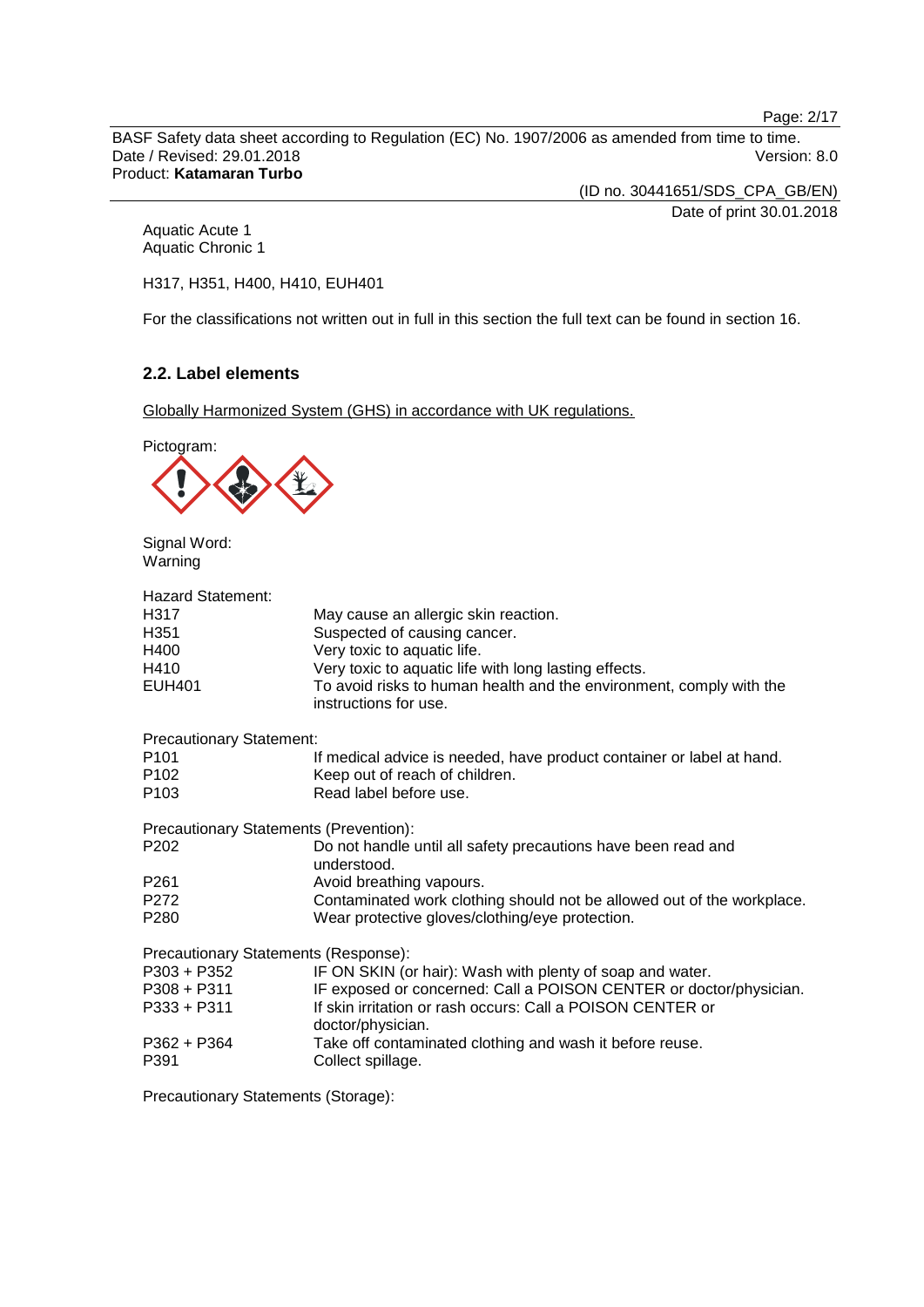Page: 3/17

BASF Safety data sheet according to Regulation (EC) No. 1907/2006 as amended from time to time. Date / Revised: 29.01.2018 Version: 8.0 Product: **Katamaran Turbo**

(ID no. 30441651/SDS\_CPA\_GB/EN)

Date of print 30.01.2018

P405 Store locked up.

Precautionary Statements (Disposal):

Dispose of contents/container to a licensed hazardous-waste disposal contractor or collection site except for empty clean containers which can be disposed of as non-hazardous waste.

According to Regulation (EC) No 1272/2008 [CLP]

Hazard determining component(s) for labelling: (S)-dimethenamid, Metazachlor (ISO); 2-chloro-N- (2,6-dimethylphenyl)- N-(1H-pyrazol-1- ylmethyl)acetamide

# **2.3. Other hazards**

According to Regulation (EC) No 1272/2008 [CLP]

See section 12 - Results of PBT and vPvB assessment.

If applicable information is provided in this section on other hazards which do not result in classification but which may contribute to the overall hazards of the substance or mixture.

# **SECTION 3: Composition/Information on Ingredients**

#### **3.1. Substances**

Not applicable

# **3.2. Mixtures**

#### Chemical nature

crop protection product, Suspo-emulsion (SE), herbicide

Hazardous ingredients (GHS) according to Regulation (EC) No. 1272/2008

Metazachlor (ISO); 2-chloro-N-(2,6-dimethylphenyl)- N-(1H-pyrazol-1- ylmethyl)acetamide Content (W/W): 17.5 % CAS Number: 67129-08-2 EC-Number: 266-583-0 Skin Sens. 1B Carc. 2 Aquatic Acute 1 Aquatic Chronic 1

M-factor acute: 100 M-factor chronic: 100 H317, H351, H400, H410

dimethenamid-P (ISO); (S)-2-chloro-N-(2,4-dimethyl-3-thienyl)-N-(2-methoxy-1 methylethyl)acetamide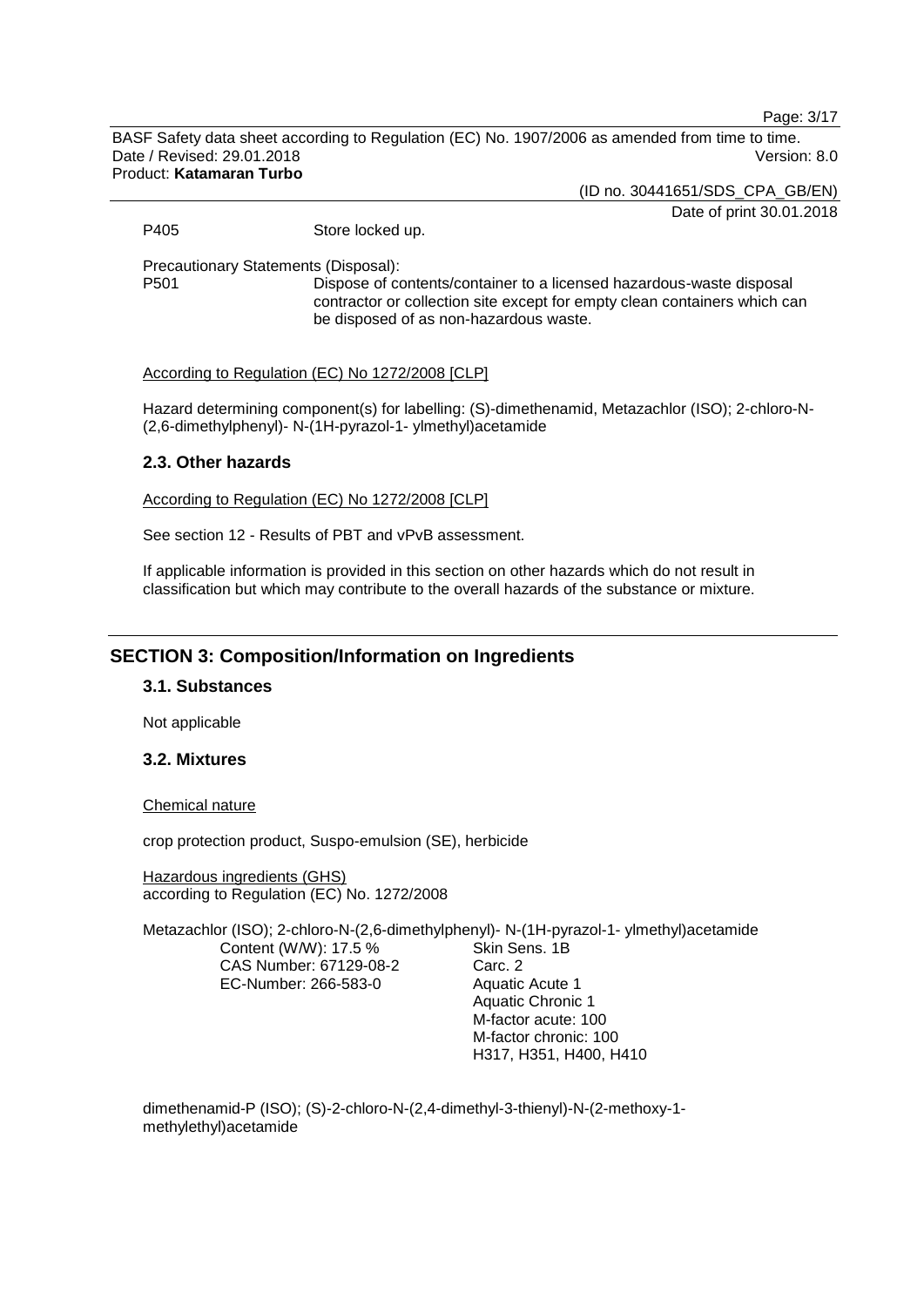Page: 4/17

BASF Safety data sheet according to Regulation (EC) No. 1907/2006 as amended from time to time. Date / Revised: 29.01.2018 **Version: 8.0** Product: **Katamaran Turbo**

|                                                                                                                                                                                            | (ID no. 30441651/SDS_CPA_GB/EN)                                                                                                                                                        |
|--------------------------------------------------------------------------------------------------------------------------------------------------------------------------------------------|----------------------------------------------------------------------------------------------------------------------------------------------------------------------------------------|
| Content (W/W): 17.5 %<br>CAS Number: 163515-14-8                                                                                                                                           | Date of print 30.01.2018<br>Acute Tox. 4 (oral)<br>Skin Sens. 1<br>Aquatic Acute 1<br><b>Aquatic Chronic 1</b><br>M-factor acute: 10<br>M-factor chronic: 10<br>H302, H317, H400, H410 |
| quinmerac (ISO); 7-chloro-3-methylquinoline-8-cacboxylic acid<br>Content (W/W): 8.8 %<br>CAS Number: 90717-03-6<br>EC-Number: 402-790-6<br>REACH registration number: 01-<br>0000015252-80 | <b>Aquatic Chronic 3</b><br>H412                                                                                                                                                       |
| Benzenesulfonic acid, hydroxy-, polymer with formaldehyde, phenol and urea, sodium salt<br>Content (W/W): $<$ 5 %<br>CAS Number: 102980-04-1                                               | Eye Dam./Irrit. 2<br>Aquatic Chronic 3<br>H319, H412                                                                                                                                   |
| Alcohols, C12-15, ethoxylated<br>Content (W/W): $<$ 5 %<br>CAS Number: 68131-39-5                                                                                                          | Acute Tox. 4 (oral)<br>Eye Dam./Irrit. 1<br>Aquatic Acute 1<br>H318, H302, H400                                                                                                        |
| Propane-1,2-diol<br>Content (W/W): $<$ 10 %<br>CAS Number: 57-55-6<br>EC-Number: 200-338-0<br>REACH registration number: 01-<br>2119456809-23                                              |                                                                                                                                                                                        |
| polyethylene glycol<br>Content (W/W): $<$ 5 %<br>CAS Number: 25322-68-3                                                                                                                    |                                                                                                                                                                                        |

For the classifications not written out in full in this section, including the hazard classes and the hazard statements, the full text is listed in section 16.

# **SECTION 4: First-Aid Measures**

**4.1. Description of first aid measures**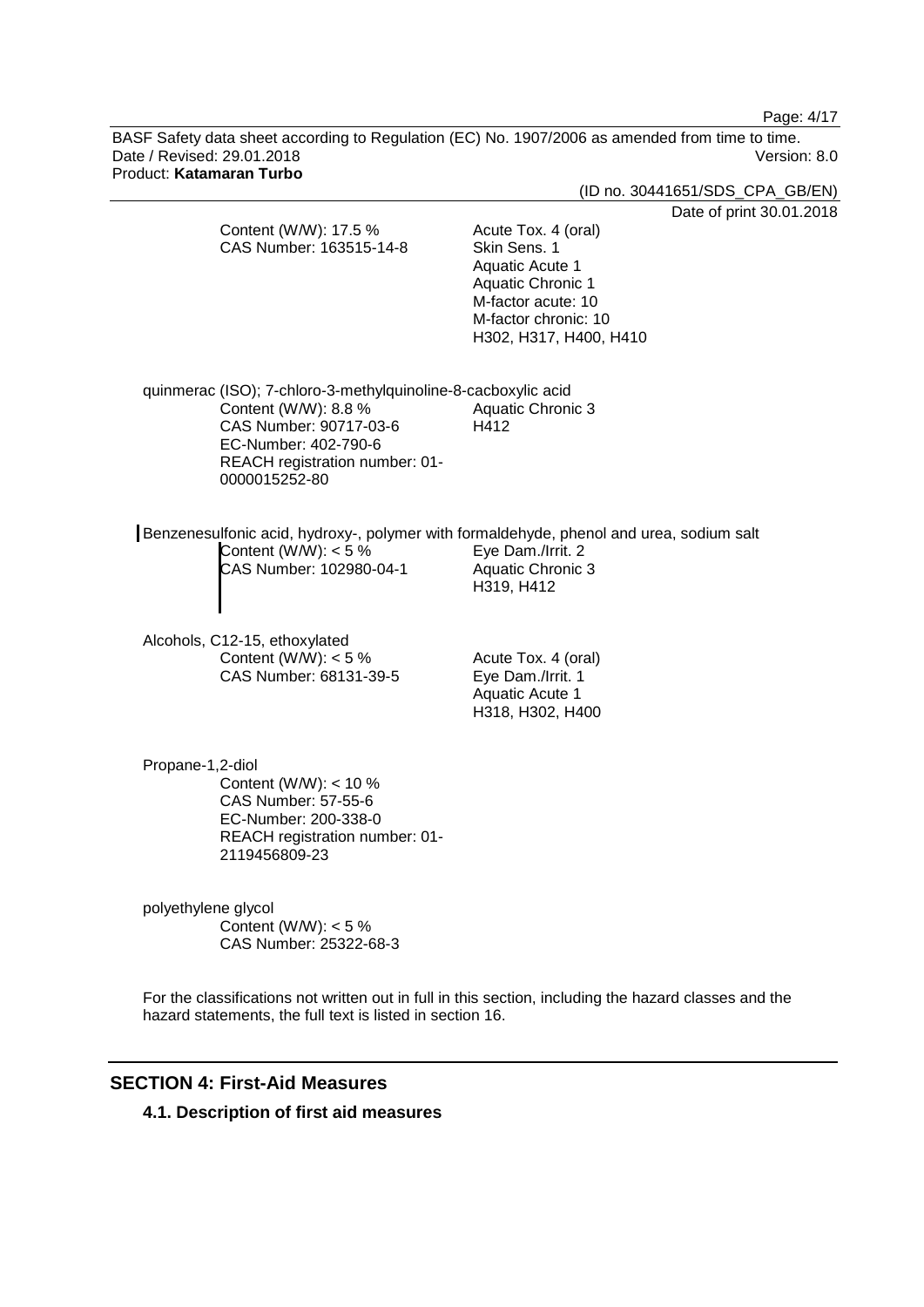Page: 5/17

BASF Safety data sheet according to Regulation (EC) No. 1907/2006 as amended from time to time. Date / Revised: 29.01.2018 Version: 8.0 Product: **Katamaran Turbo**

(ID no. 30441651/SDS\_CPA\_GB/EN)

Date of print 30.01.2018

Show container, label and/or safety data sheet to physician.

Remove contaminated clothing.

If inhaled: Keep patient calm, remove to fresh air, seek medical attention.

On skin contact: Wash thoroughly with soap and water.

On contact with eyes: Wash affected eyes for at least 15 minutes under running water with eyelids held open.

On ingestion: Immediately rinse mouth and then drink 200-300 ml of water, seek medical attention.

#### **4.2. Most important symptoms and effects, both acute and delayed**

Symptoms: The most important known symptoms and effects are described in the labelling (see section 2) and/or in section 11., Further important symptoms and effects are so far not known.

### **4.3. Indication of any immediate medical attention and special treatment needed**

Treatment: Treat according to symptoms (decontamination, vital functions), no known specific antidote.

# **SECTION 5: Fire-Fighting Measures**

# **5.1. Extinguishing media**

Suitable extinguishing media: water spray, carbon dioxide, foam, dry powder

#### **5.2. Special hazards arising from the substance or mixture**

carbon monoxide, Carbon dioxide, hydrogen chloride, nitrogen oxides, sulfur oxides, organochloric compounds

The substances/groups of substances mentioned can be released in case of fire.

### **5.3. Advice for fire-fighters**

Special protective equipment: Wear self-contained breathing apparatus and chemical-protective clothing.

Further information:

Collect contaminated extinguishing water separately, do not allow to reach sewage or effluent systems. Dispose of fire debris and contaminated extinguishing water in accordance with official regulations. In case of fire and/or explosion do not breathe fumes. Keep containers cool by spraying with water if exposed to fire.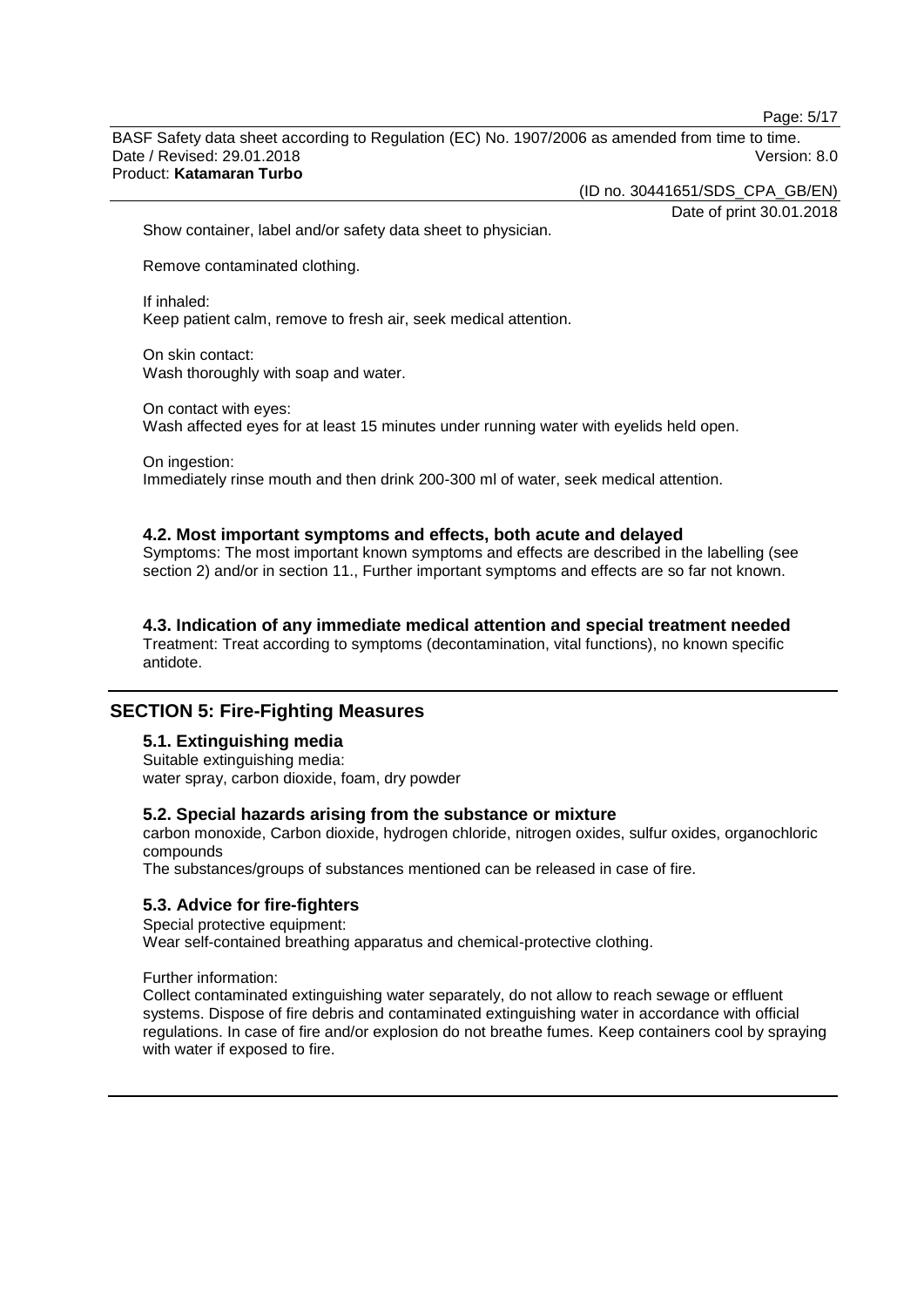Page: 6/17

BASF Safety data sheet according to Regulation (EC) No. 1907/2006 as amended from time to time. Date / Revised: 29.01.2018 Version: 8.0 Product: **Katamaran Turbo**

(ID no. 30441651/SDS\_CPA\_GB/EN)

Date of print 30.01.2018

# **SECTION 6: Accidental Release Measures**

# **6.1. Personal precautions, protective equipment and emergency procedures**

Do not breathe vapour/spray. Use personal protective clothing. Avoid contact with the skin, eyes and clothing.

# **6.2. Environmental precautions**

Do not discharge into drains/surface waters/groundwater. Do not discharge into the subsoil/soil.

Do not allow contamination of public drains or surface or ground waters. Inform local water plc if spillage enters drains and the Environment Agency (England & Wales), the Scottish Environmental Protection Agency (Scotland), or the Environment and Heritage Service (Northern Ireland) if it enters surface or ground waters. Keep people and animals away.

### **6.3. Methods and material for containment and cleaning up**

For small amounts: Pick up with suitable absorbent material (e.g. sand, sawdust, general-purpose binder, kieselguhr).

For large amounts: Dike spillage. Pump off product.

Dispose of absorbed material in accordance with regulations. Collect waste in suitable containers, which can be labeled and sealed. Clean contaminated floors and objects thoroughly with water and detergents, observing environmental regulations. Wear suitable protective equipment.

### **6.4. Reference to other sections**

Information regarding exposure controls/personal protection and disposal considerations can be found in section 8 and 13.

# **SECTION 7: Handling and Storage**

# **7.1. Precautions for safe handling**

No special measures necessary if stored and handled correctly. Ensure thorough ventilation of stores and work areas. When using do not eat, drink or smoke. Hands and/or face should be washed before breaks and at the end of the shift.

Protection against fire and explosion:

No special precautions necessary. The substance/product is non-combustible. Product is not explosive.

# **7.2. Conditions for safe storage, including any incompatibilities**

Segregate from foods and animal feeds. Further information on storage conditions: Keep away from heat. Protect from direct sunlight.

# **7.3. Specific end use(s)**

For the relevant identified use(s) listed in Section 1 the advice mentioned in this section 7 is to be observed.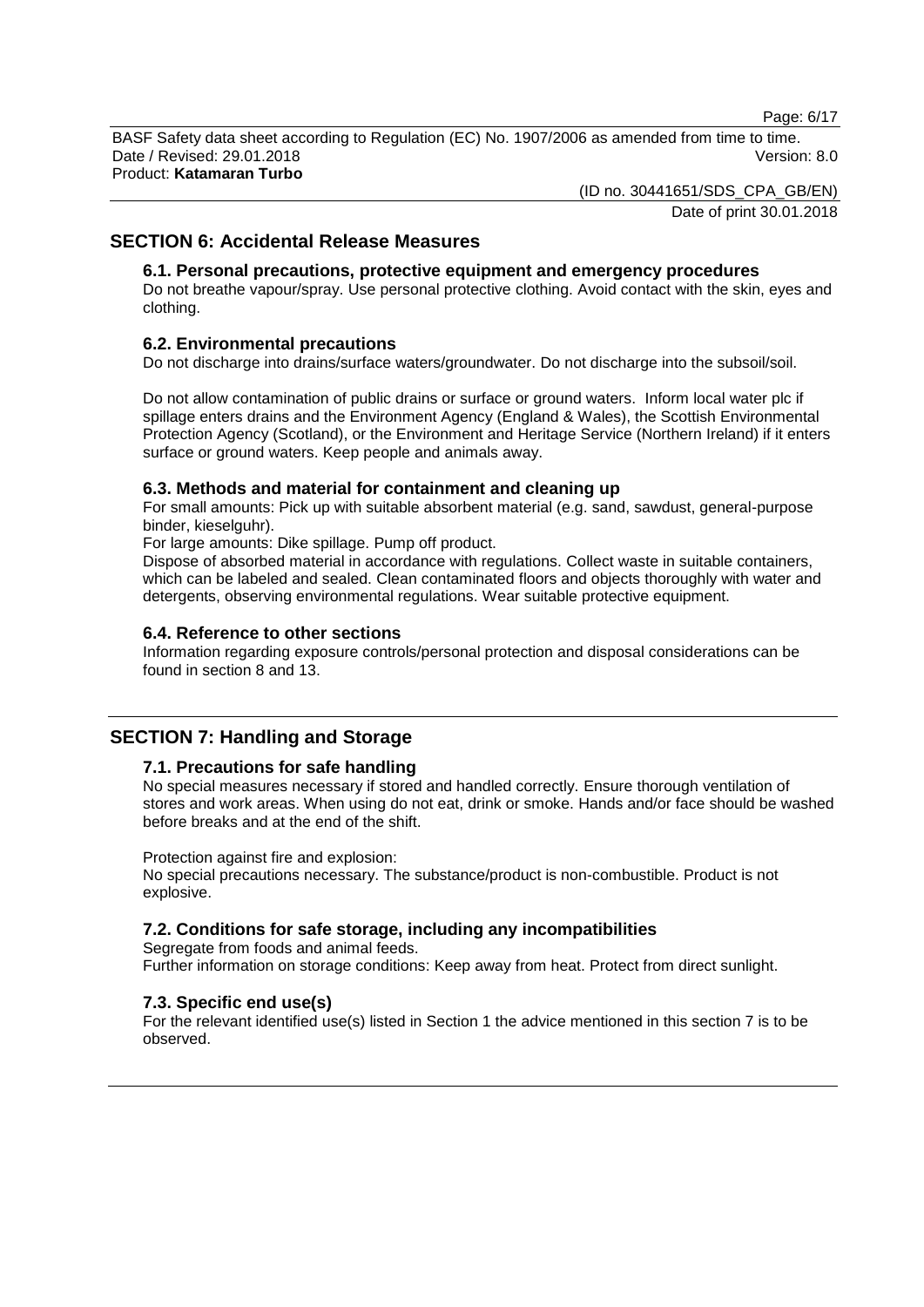Page: 7/17

BASF Safety data sheet according to Regulation (EC) No. 1907/2006 as amended from time to time. Date / Revised: 29.01.2018 Version: 8.0 Product: **Katamaran Turbo**

(ID no. 30441651/SDS\_CPA\_GB/EN)

Date of print 30.01.2018

# **SECTION 8: Exposure Controls/Personal Protection**

### **8.1. Control parameters**

Components with occupational exposure limits

57-55-6: Propane-1,2-diol

TWA value 474 mg/m3 ; 150 ppm (WEL/EH 40 (UK)), Total vapour and particulates TWA value 10 mg/m3 (WEL/EH 40 (UK)), Particulate

Refer to the current edition of HSE Guidance Note EH40 Occupational Exposure Limits (United Kingdom). For normal use and handling refer to the product label/leaflet.

### **8.2. Exposure controls**

#### Personal protective equipment

Respiratory protection:

Suitable respiratory protection for higher concentrations or long-term effect: Combination filter for gases/vapours of organic, inorganic, acid inorganic and alkaline compounds (e.g. EN 14387 Type ABEK).

Hand protection:

Suitable chemical resistant safety gloves (EN 374) also with prolonged, direct contact (Recommended: Protective index 6, corresponding > 480 minutes of permeation time according to EN 374): E.g. nitrile rubber (0.4 mm), chloroprene rubber (0.5 mm), butyl rubber (0.7 mm) etc.

Eye protection:

Safety glasses with side-shields (frame goggles) (e.g. EN 166)

Body protection:

Body protection must be chosen depending on activity and possible exposure, e.g. apron, protecting boots, chemical-protection suit (according to EN 14605 in case of splashes or EN ISO 13982 in case of dust).

General safety and hygiene measures

The statements on personal protective equipment in the instructions for use apply when handling crop-protection agents in final-consumer packing. Wearing of closed work clothing is recommended. Store work clothing separately. Keep away from food, drink and animal feeding stuffs.

# **SECTION 9: Physical and Chemical Properties**

# **9.1. Information on basic physical and chemical properties**

| Form:   | liquid        |
|---------|---------------|
| Colour: | white to pink |
| Odour:  | fruity        |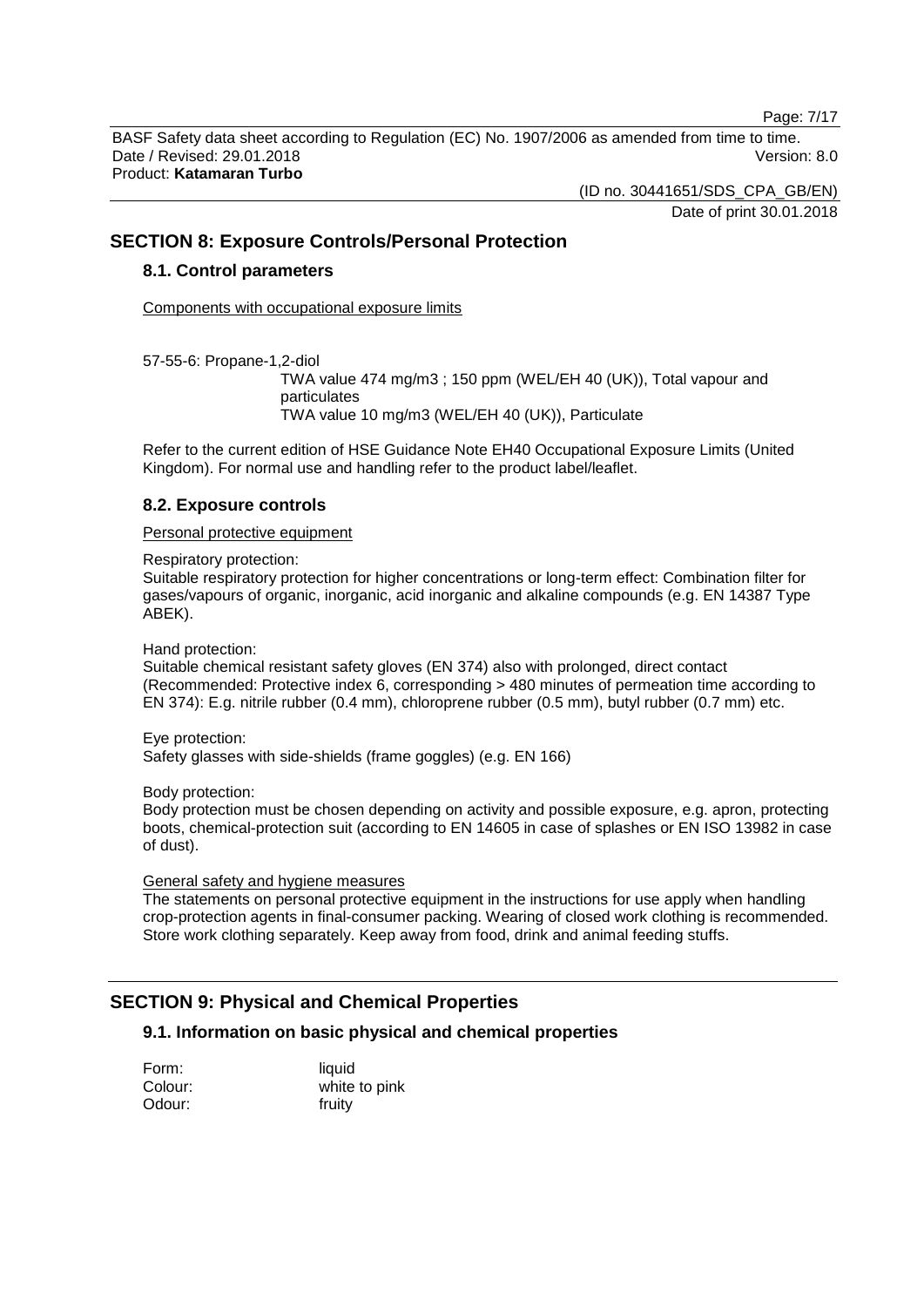Page: 8/17

BASF Safety data sheet according to Regulation (EC) No. 1907/2006 as amended from time to time.<br>Date / Revised: 29.01.2018 Version: 8.0 Date / Revised: 29.01.2018 Product: **Katamaran Turbo**

(ID no. 30441651/SDS\_CPA\_GB/EN)

Date of print 30.01.2018

|                                |                                                                                               | Date of print 50.01.        |
|--------------------------------|-----------------------------------------------------------------------------------------------|-----------------------------|
| Odour threshold:               |                                                                                               |                             |
|                                | Not determined due to potential                                                               |                             |
|                                | health hazard by inhalation.                                                                  |                             |
| pH value:                      | approx. $3 - 5$                                                                               |                             |
|                                | (CIPAC standard water D, 1 %(m),                                                              |                             |
|                                | 20 °C                                                                                         |                             |
| crystallization temperature:   | approx. -6.3 °C                                                                               | (measured)                  |
| Boiling point:                 | approx. 100 °C                                                                                |                             |
|                                | Information applies to the solvent.                                                           |                             |
| Flash point:                   |                                                                                               | (Directive 92/69/EEC, A.9)  |
|                                | No flash point - Measurement made                                                             |                             |
|                                | up to the boiling point.                                                                      |                             |
|                                |                                                                                               |                             |
| Evaporation rate:              |                                                                                               |                             |
|                                | not applicable                                                                                |                             |
| Flammability:                  | not applicable                                                                                |                             |
| Lower explosion limit:         |                                                                                               |                             |
|                                | As a result of our experience with this                                                       |                             |
|                                | product and our knowledge of its                                                              |                             |
|                                | composition we do not expect any                                                              |                             |
|                                | hazard as long as the product is used                                                         |                             |
|                                | appropriately and in accordance with                                                          |                             |
|                                | the intended use.                                                                             |                             |
| Upper explosion limit:         |                                                                                               |                             |
|                                | As a result of our experience with this                                                       |                             |
|                                | product and our knowledge of its                                                              |                             |
|                                | composition we do not expect any                                                              |                             |
|                                | hazard as long as the product is used                                                         |                             |
|                                | appropriately and in accordance with                                                          |                             |
|                                | the intended use.                                                                             |                             |
| Ignition temperature:          | 468 °C                                                                                        | (Directive 92/69/EEC, A.15) |
| Vapour pressure:               | approx. 23.4 hPa                                                                              |                             |
|                                | (20 °C)                                                                                       |                             |
|                                | Information applies to the solvent.                                                           |                             |
|                                |                                                                                               |                             |
| Density:                       | approx. 1.14 g/cm3                                                                            | (OECD Guideline 109)        |
|                                | (20 °C)                                                                                       |                             |
| Relative vapour density (air): |                                                                                               |                             |
|                                | not applicable                                                                                |                             |
| Solubility in water:           | dispersible                                                                                   |                             |
|                                | Information on: Metazachlor (ISO); 2-chloro-N-(2,6-dimethylphenyl)- N-(1H-pyrazol-1-          |                             |
| ylmethyl) acetamide            |                                                                                               |                             |
|                                | Partitioning coefficient n-octanol/water (log Kow): 2.13                                      |                             |
|                                | (22 °C)                                                                                       |                             |
|                                | Information on: quinmerac (ISO); 7-chloro-3-methylquinoline-8-cacboxylic acid                 |                             |
|                                | Partitioning coefficient n-octanol/water (log Kow): -1.41                                     | (OECD Guideline 117)        |
|                                | (pH value: 7)                                                                                 |                             |
|                                | Information on: dimethenamid-P (ISO); (S)-2-chloro-N-(2,4-dimethyl-3-thienyl)-N-(2-methoxy-1- |                             |
| methylethyl)acetamide          |                                                                                               |                             |
|                                | Partitioning coefficient n-octanol/water (log Kow):<br>1.89                                   |                             |
|                                |                                                                                               |                             |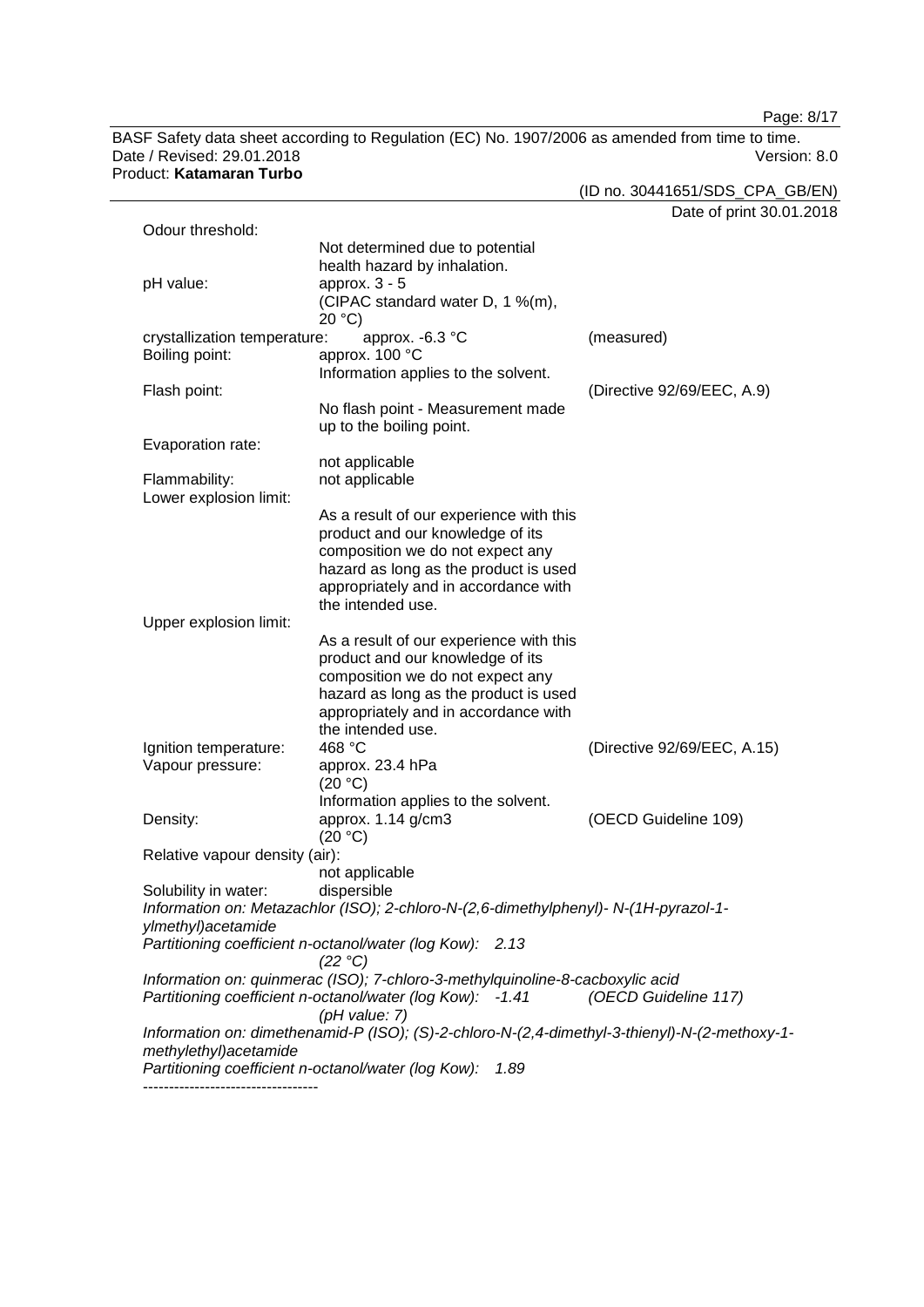Page: 9/17

BASF Safety data sheet according to Regulation (EC) No. 1907/2006 as amended from time to time. Date / Revised: 29.01.2018 Version: 8.0 Product: **Katamaran Turbo**

(ID no. 30441651/SDS\_CPA\_GB/EN)

Date of print 30.01.2018

|                                                                   | $-$ 0.10 $-$ 0.10 $-$ 0.10 $-$ 0.10 $-$ 1.10 $-$ 1.10 $-$ 1.10 $-$ 1.10 $-$ 1.10 $-$ 1.10 $-$ 1.10 $-$ 1.10 $-$ 1.10 $-$ 1.10 $-$ 1.10 $-$ 1.10 $-$ 1.10 $-$ 1.10 $-$ 1.10 $-$ 1.10 $-$ 1.10 $-$ 1.10 $-$ 1.10 $-$ 1.10 $-$ 1 |
|-------------------------------------------------------------------|-------------------------------------------------------------------------------------------------------------------------------------------------------------------------------------------------------------------------------|
| Thermal decomposition: $150 °C$ , $> 580$ kJ/kg, (DSC (OECD 113)) |                                                                                                                                                                                                                               |
| (onset temperature) Not a substance liable to self-decomposition  |                                                                                                                                                                                                                               |
| according to UN transport regulations, class 4.1.                 |                                                                                                                                                                                                                               |
| approx. 95 mPa.s                                                  |                                                                                                                                                                                                                               |
| (20 °C, 100 1/s)                                                  |                                                                                                                                                                                                                               |
| not explosive                                                     | (calculated)                                                                                                                                                                                                                  |
| Fire promoting properties: not fire-propagating                   | (Directive 2004/73/EC, A.21)                                                                                                                                                                                                  |
|                                                                   |                                                                                                                                                                                                                               |

# **9.2. Other information**

| SADT: | >75 °C                                                       |
|-------|--------------------------------------------------------------|
|       | Heat accumulation / Dewar 500 ml (SADT, UN-Test H.4, 28.4.4) |

# **SECTION 10: Stability and Reactivity**

### **10.1. Reactivity**

No hazardous reactions if stored and handled as prescribed/indicated.

# **10.2. Chemical stability**

The product is stable if stored and handled as prescribed/indicated.

### **10.3. Possibility of hazardous reactions**

No hazardous reactions if stored and handled as prescribed/indicated.

# **10.4. Conditions to avoid**

See MSDS section 7 - Handling and storage.

### **10.5. Incompatible materials**

Substances to avoid: strong acids, strong bases, strong oxidizing agents

### **10.6. Hazardous decomposition products**

Hazardous decomposition products: No hazardous decomposition products if stored and handled as prescribed/indicated.

# **SECTION 11: Toxicological Information**

# **11.1. Information on toxicological effects**

### Acute toxicity

Assessment of acute toxicity: Virtually nontoxic after a single ingestion. Virtually nontoxic by inhalation. Virtually nontoxic after a single skin contact.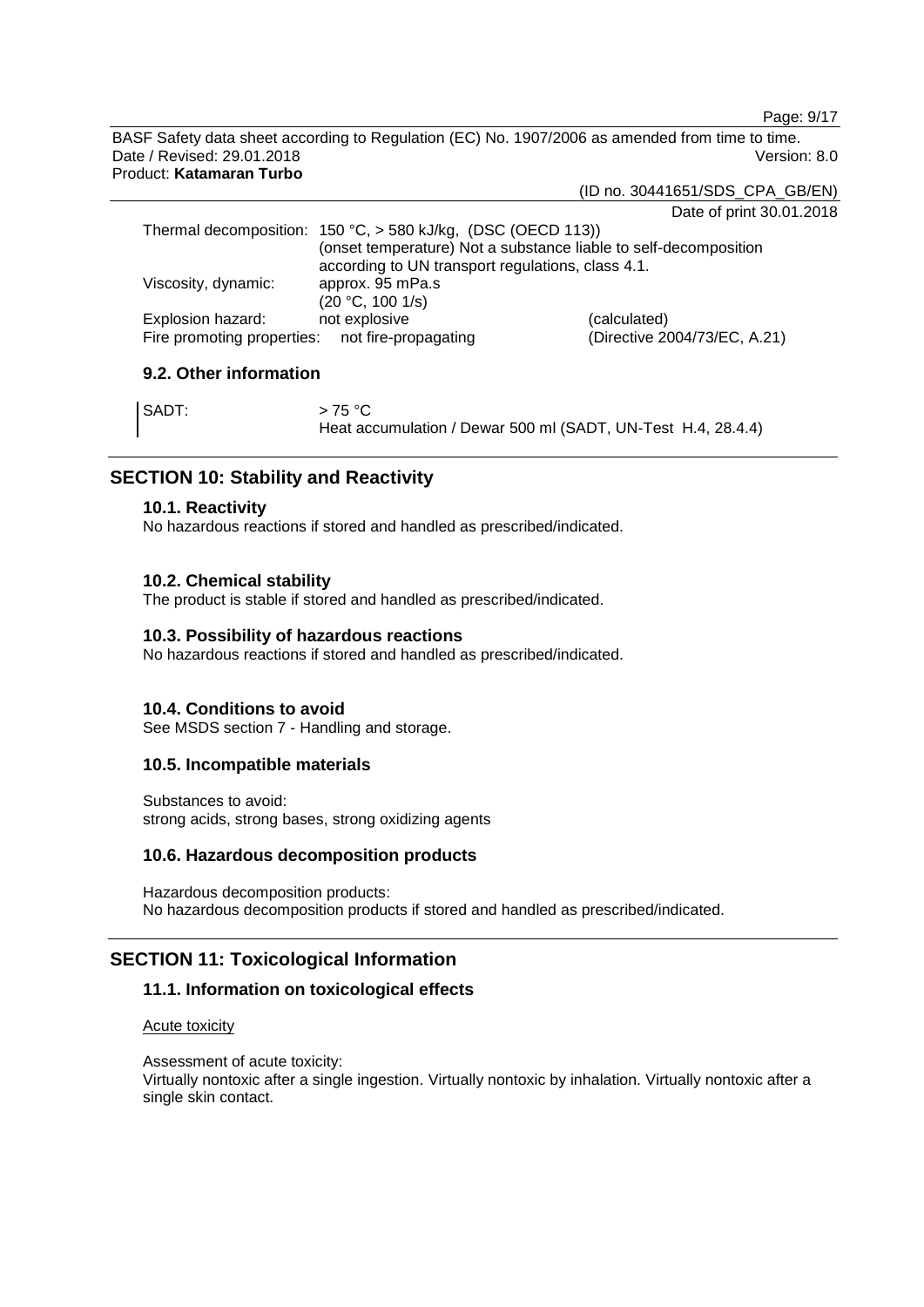Page: 10/17

BASF Safety data sheet according to Regulation (EC) No. 1907/2006 as amended from time to time. Date / Revised: 29.01.2018 Version: 8.0 Product: **Katamaran Turbo**

(ID no. 30441651/SDS\_CPA\_GB/EN)

Date of print 30.01.2018

Experimental/calculated data: LD50 rat (oral): > 2,000 mg/kg (OECD Guideline 423) No mortality was observed.

LC50 rat (by inhalation): > 5.2 mg/l 4 h (OECD Guideline 403) Limit concentration test only (LIMIT test). An aerosol was tested.

LD50 rat (dermal): > 5,000 mg/kg (OECD Guideline 402)

#### **Irritation**

Assessment of irritating effects: Not irritating to the skin. Not irritating to the eyes.

Experimental/calculated data: Skin corrosion/irritation rabbit: non-irritant (OECD Guideline 404)

Serious eye damage/irritation rabbit: non-irritant (OECD Guideline 405)

#### Respiratory/Skin sensitization

Assessment of sensitization: Sensitization after skin contact possible.

Experimental/calculated data: Mouse Local Lymph Node Assay (LLNA) mouse: Caused skin sensitization in animal studies. (OECD Guideline 429)

#### Germ cell mutagenicity

Assessment of mutagenicity: The product has not been tested. The statement has been derived from the properties of the individual components. Mutagenicity tests revealed no genotoxic potential.

#### **Carcinogenicity**

Assessment of carcinogenicity: The product has not been tested. The statement has been derived from the properties of the individual components.

*Information on: Metazachlor (ISO); 2-chloro-N-(2,6-dimethylphenyl)- N-(1H-pyrazol-1 ylmethyl)acetamide Assessment of carcinogenicity: Indication of possible carcinogenic effect in animal tests.* ----------------------------------

Reproductive toxicity

Assessment of reproduction toxicity: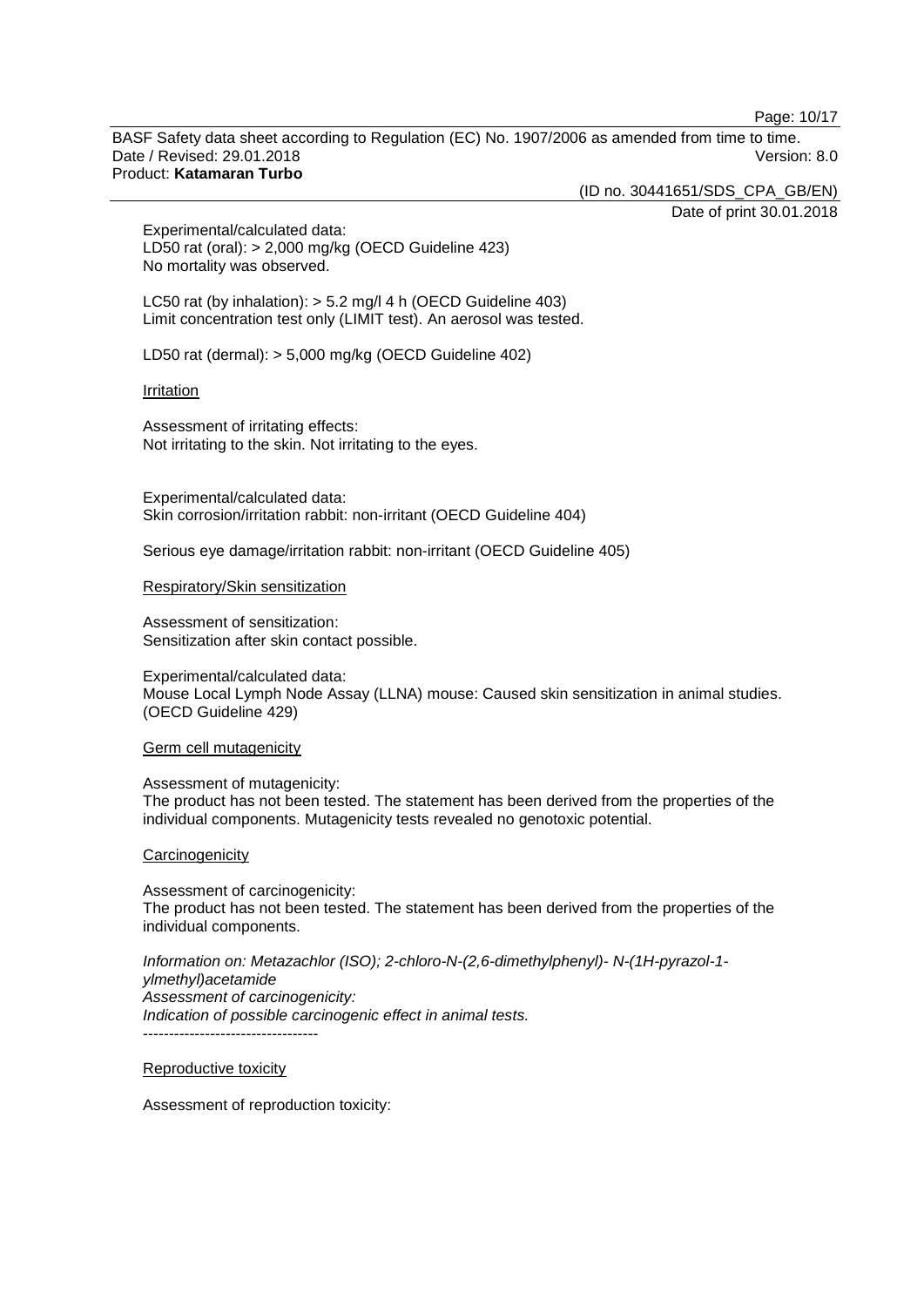Page: 11/17

BASF Safety data sheet according to Regulation (EC) No. 1907/2006 as amended from time to time. Date / Revised: 29.01.2018 Version: 8.0 Product: **Katamaran Turbo**

(ID no. 30441651/SDS\_CPA\_GB/EN)

Date of print 30.01.2018

The product has not been tested. The statement has been derived from the properties of the individual components. The results of animal studies gave no indication of a fertility impairing effect.

#### Developmental toxicity

#### Assessment of teratogenicity:

The product has not been tested. The statement has been derived from the properties of the individual components. Animal studies gave no indication of a developmental toxic effect at doses that were not toxic to the parental animals.

Specific target organ toxicity (single exposure)

Assessment of STOT single:

Based on the available information there is no specific target organ toxicity to be expected after a single exposure.

Remarks: The product has not been tested. The statement has been derived from the properties of the individual components.

Repeated dose toxicity and Specific target organ toxicity (repeated exposure)

Assessment of repeated dose toxicity: The product has not been tested. The statement has been derived from the properties of the individual components.

*Information on: Metazachlor (ISO); 2-chloro-N-(2,6-dimethylphenyl)- N-(1H-pyrazol-1 ylmethyl)acetamide Assessment of repeated dose toxicity: Repeated exposure to large quantities may affect certain organs.*

*Information on: (S)-dimethenamid Assessment of repeated dose toxicity: Adaptive effects were observed after repeated exposure in animal studies.* ----------------------------------

#### Aspiration hazard

No aspiration hazard expected. The product has not been tested. The statement has been derived from the properties of the individual components.

Other relevant toxicity information

Misuse can be harmful to health.

# **SECTION 12: Ecological Information**

**12.1. Toxicity**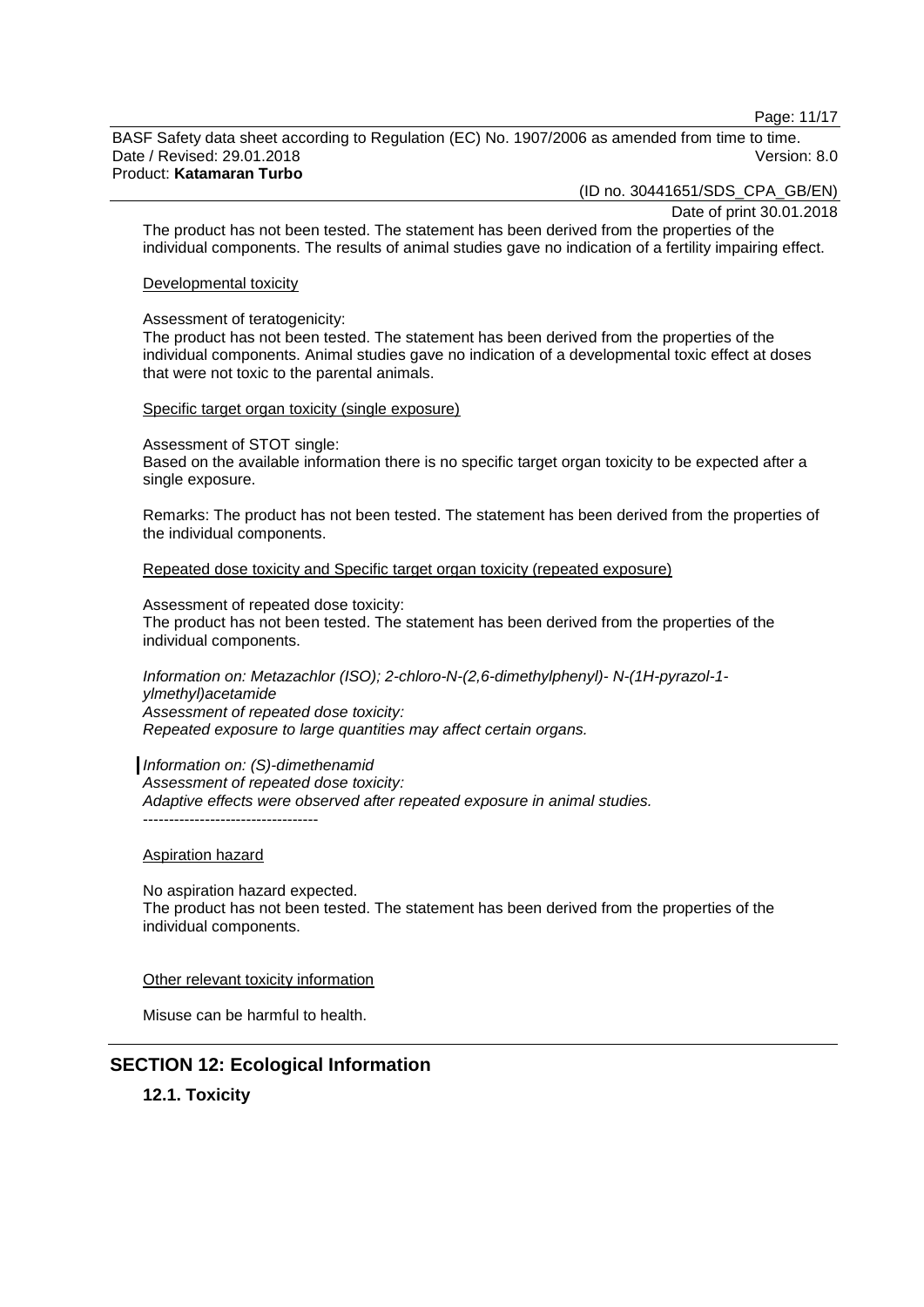Page: 12/17

BASF Safety data sheet according to Regulation (EC) No. 1907/2006 as amended from time to time. Date / Revised: 29.01.2018 Version: 8.0 Product: **Katamaran Turbo**

(ID no. 30441651/SDS\_CPA\_GB/EN)

Date of print 30.01.2018

Assessment of aquatic toxicity: Very toxic to aquatic life with long lasting effects.

Toxicity to fish: LC50 (96 h) 20.2 mg/l, Oncorhynchus mykiss (OECD Guideline 203, static)

Aquatic invertebrates: EC50 (48 h) 66 mg/l, Daphnia magna (OECD Guideline 202, part 1)

Aquatic plants: EC10 (7 d) 0.00104 mg/l, Lemna gibba (OECD guideline 221)

EC50 (7 d) 0.086 mg/l, Lemna gibba (OECD guideline 221)

# **12.2. Persistence and degradability**

Assessment biodegradation and elimination (H2O): The product has not been tested. The statement has been derived from the properties of the individual components.

*Information on: Metazachlor (ISO); 2-chloro-N-(2,6-dimethylphenyl)- N-(1H-pyrazol-1 ylmethyl)acetamide Assessment biodegradation and elimination (H2O): Not readily biodegradable (by OECD criteria).*

*Information on: dimethenamid-P (ISO); (S)-2-chloro-N-(2,4-dimethyl-3-thienyl)-N-(2-methoxy-1 methylethyl)acetamide Assessment biodegradation and elimination (H2O): Not readily biodegradable (by OECD criteria).*

*Information on: quinmerac (ISO); 7-chloro-3-methylquinoline-8-cacboxylic acid Assessment biodegradation and elimination (H2O): Not readily biodegradable (by OECD criteria).* ----------------------------------

# **12.3. Bioaccumulative potential**

Assessment bioaccumulation potential: The product has not been tested. The statement has been derived from the properties of the individual components.

*Information on: Metazachlor (ISO); 2-chloro-N-(2,6-dimethylphenyl)- N-(1H-pyrazol-1 ylmethyl)acetamide Bioaccumulation potential: No significant accumulation in organisms is expected as a result of the distribution coefficient of noctanol/water (log Pow).*

*Information on: dimethenamid-P (ISO); (S)-2-chloro-N-(2,4-dimethyl-3-thienyl)-N-(2-methoxy-1 methylethyl)acetamide Bioaccumulation potential:*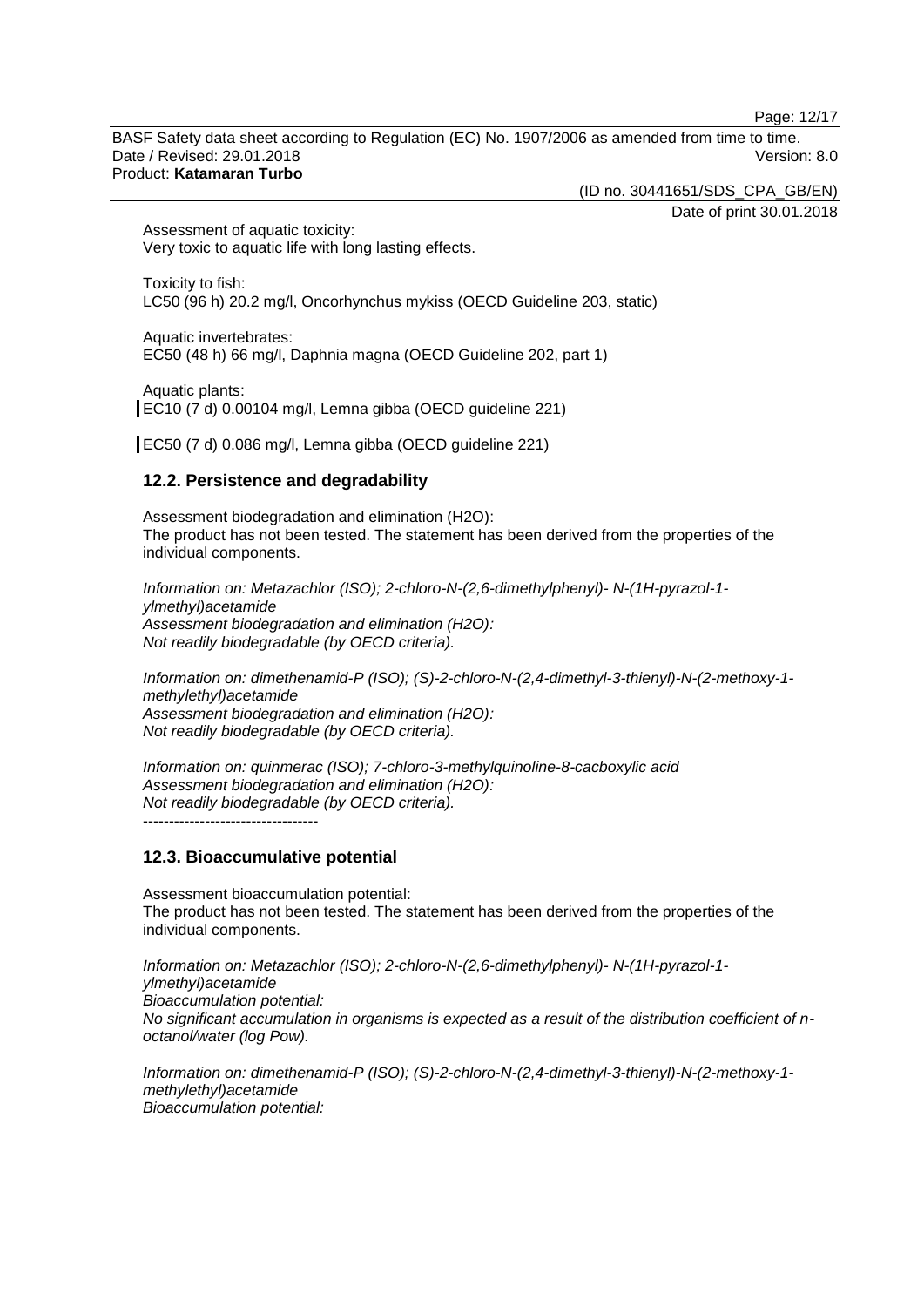Page: 13/17

BASF Safety data sheet according to Regulation (EC) No. 1907/2006 as amended from time to time. Date / Revised: 29.01.2018 Version: 8.0 Product: **Katamaran Turbo**

(ID no. 30441651/SDS\_CPA\_GB/EN)

Date of print 30.01.2018

*No significant accumulation in organisms is expected as a result of the distribution coefficient of noctanol/water (log Pow).*

*Information on: quinmerac (ISO); 7-chloro-3-methylquinoline-8-cacboxylic acid Bioaccumulation potential: Because of the n-octanol/water distribution coefficient (log Pow) accumulation in organisms is not to be expected.* ----------------------------------

# **12.4. Mobility in soil**

Assessment transport between environmental compartments: Adsorption in soil: The product has not been tested. The statement has been derived from the properties of the individual components.

*Information on: Metazachlor (ISO); 2-chloro-N-(2,6-dimethylphenyl)- N-(1H-pyrazol-1 ylmethyl)acetamide*

*Assessment transport between environmental compartments: Adsorption in soil: Following exposure to soil, the product trickles away and can - dependant on degradation - be transported to deeper soil areas with larger water loads.*

*Information on: dimethenamid-P (ISO); (S)-2-chloro-N-(2,4-dimethyl-3-thienyl)-N-(2-methoxy-1 methylethyl)acetamide*

*Assessment transport between environmental compartments: Adsorption in soil: Following exposure to soil, the product trickles away and can - dependant on degradation - be transported to deeper soil areas with larger water loads.*

*Information on: quinmerac (ISO); 7-chloro-3-methylquinoline-8-cacboxylic acid Assessment transport between environmental compartments: Adsorption in soil: Following exposure to soil, the product trickles away and can - dependant on degradation - be transported to deeper soil areas with larger water loads.* ----------------------------------

# **12.5. Results of PBT and vPvB assessment**

The product does not contain a substance fulfilling the PBT (persistent/bioaccumulative/toxic) criteria or the vPvB (very persistent/very bioaccumulative) criteria.

# **12.6. Other adverse effects**

The product does not contain substances that are listed in Regulation (EC) 1005/2009 on substances that deplete the ozone layer.

# **12.7. Additional information**

Other ecotoxicological advice: Do not discharge product into the environment without control.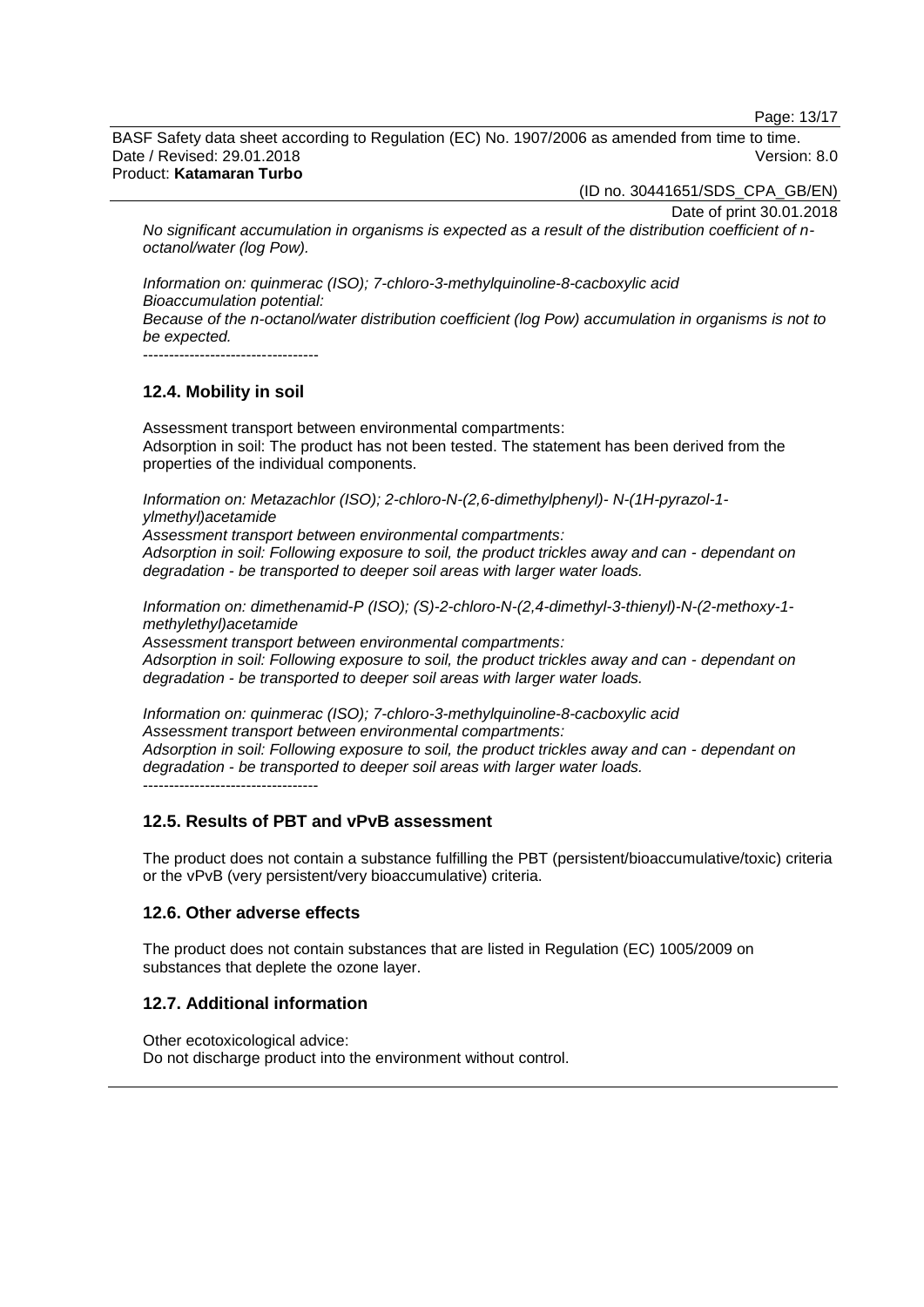Page: 14/17

BASF Safety data sheet according to Regulation (EC) No. 1907/2006 as amended from time to time. Date / Revised: 29.01.2018 Version: 8.0 Product: **Katamaran Turbo**

(ID no. 30441651/SDS\_CPA\_GB/EN)

Date of print 30.01.2018

# **SECTION 13: Disposal Considerations**

### **13.1. Waste treatment methods**

Must be disposed of or incinerated in accordance with local regulations.

The UK Environmental Protection (Duty of Care) Regulations (EP) and amendments should be noted (United Kingdom).

This product and any uncleaned containers must be disposed of as hazardous waste in accordance with the 2005 Hazardous Waste Regulations and amendments (United Kingdom)

Contaminated packaging:

Contaminated packaging should be emptied as far as possible and disposed of in the same manner as the substance/product.

# **SECTION 14: Transport Information**

#### **Land transport**

| <b>ADR</b>                                                                                                       |                                                                                                                                       |
|------------------------------------------------------------------------------------------------------------------|---------------------------------------------------------------------------------------------------------------------------------------|
| UN number<br>UN proper shipping name:<br>Transport hazard class(es):<br>Packing group:<br>Environmental hazards: | <b>UN3082</b><br>ENVIRONMENTALLY HAZARDOUS SUBSTANCE, LIQUID,<br>N.O.S. (contains METAZACHLOR, DIMETHENAMID-P)<br>9, EHSM<br>Ш<br>ves |
| Special precautions for<br>user:                                                                                 | None known                                                                                                                            |
| <b>RID</b>                                                                                                       |                                                                                                                                       |
| UN number<br>UN proper shipping name:                                                                            | <b>UN3082</b><br>ENVIRONMENTALLY HAZARDOUS SUBSTANCE, LIQUID,<br>N.O.S. (contains METAZACHLOR, DIMETHENAMID-P)                        |
| Transport hazard class(es):<br>Packing group:<br>Environmental hazards:<br>Special precautions for<br>user:      | 9, EHSM<br>Ш<br>ves<br>None known                                                                                                     |
| Inland waterway transport                                                                                        |                                                                                                                                       |
| <b>ADN</b>                                                                                                       |                                                                                                                                       |
| UN number<br>UN proper shipping name:                                                                            | <b>UN3082</b><br>ENVIRONMENTALLY HAZARDOUS SUBSTANCE, LIQUID,<br>N.O.S. (contains METAZACHLOR, DIMETHENAMID-P)                        |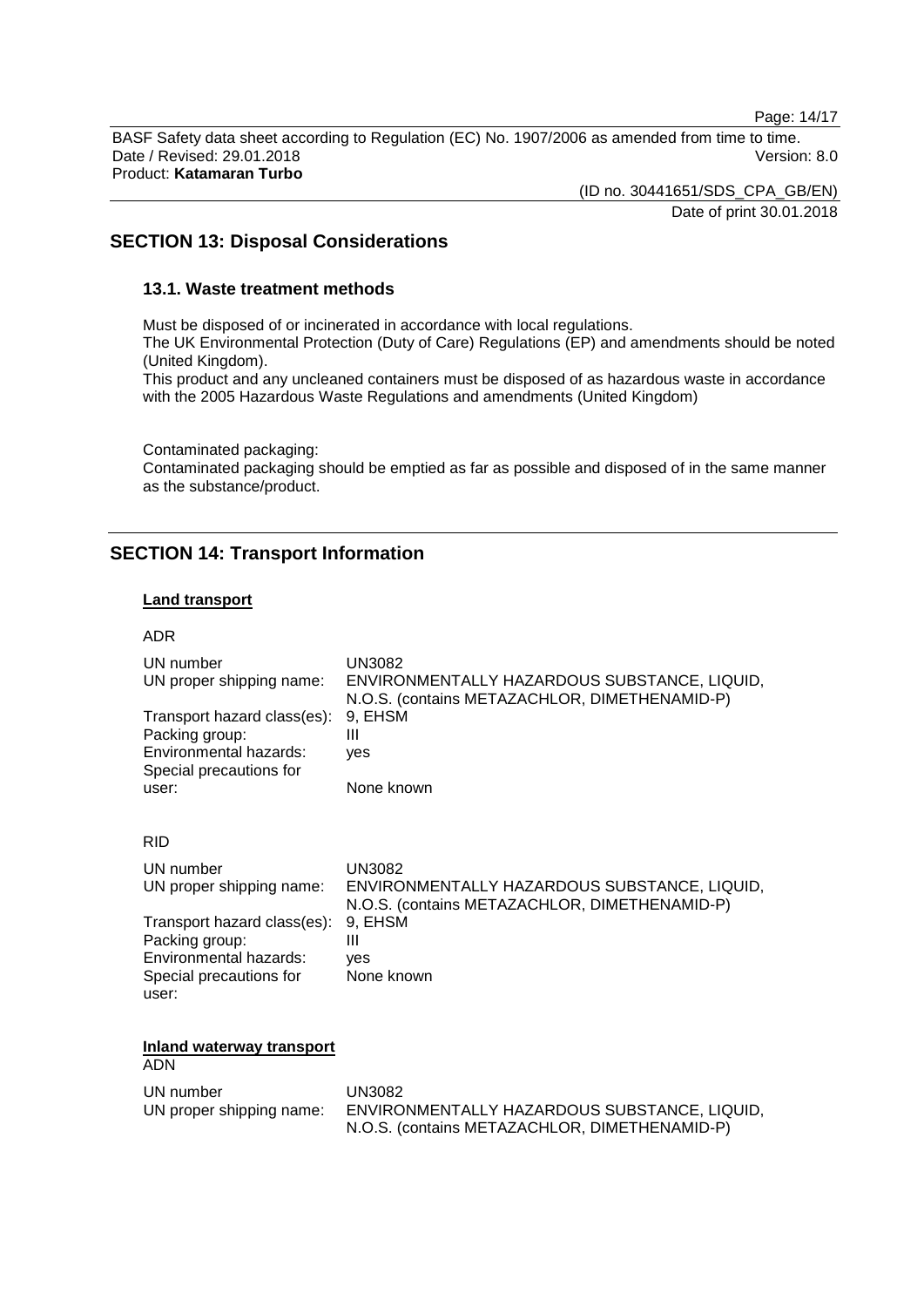Page: 15/17

BASF Safety data sheet according to Regulation (EC) No. 1907/2006 as amended from time to time. Date / Revised: 29.01.2018 Version: 8.0 Product: **Katamaran Turbo**

(ID no. 30441651/SDS\_CPA\_GB/EN)

Date of print 30.01.2018

Transport hazard class(es): 9, EHSM Packing group: III<br>Environmental hazards: ves Environmental hazards: Special precautions for user: None known

Transport in inland waterway vessel Not evaluated

#### **Sea transport**

#### IMDG

| UN number:<br>UN proper shipping name: | <b>UN 3082</b><br>ENVIRONMENTALLY HAZARDOUS SUBSTANCE, LIQUID,<br>N.O.S. (contains METAZACHLOR, DIMETHENAMID-P) |
|----------------------------------------|-----------------------------------------------------------------------------------------------------------------|
| Transport hazard class(es):            | 9, EHSM                                                                                                         |
| Packing group:                         | Ш                                                                                                               |
| Environmental hazards:                 | ves                                                                                                             |
|                                        | Marine pollutant: YES                                                                                           |
| Special precautions for<br>user:       | None known                                                                                                      |

### **Air transport**

#### IATA/ICAO

| UN number:                          | UN 3082                                       |
|-------------------------------------|-----------------------------------------------|
| UN proper shipping name:            | ENVIRONMENTALLY HAZARDOUS SUBSTANCE, LIQUID,  |
|                                     | N.O.S. (contains METAZACHLOR, DIMETHENAMID-P) |
| Transport hazard class(es): 9, EHSM |                                               |
| Packing group:                      | Ш                                             |
| Environmental hazards:              | ves                                           |
| Special precautions for             | None known                                    |
| user:                               |                                               |

#### **14.1. UN number**

See corresponding entries for "UN number" for the respective regulations in the tables above.

### **14.2. UN proper shipping name**

See corresponding entries for "UN proper shipping name" for the respective regulations in the tables above.

#### **14.3. Transport hazard class(es)**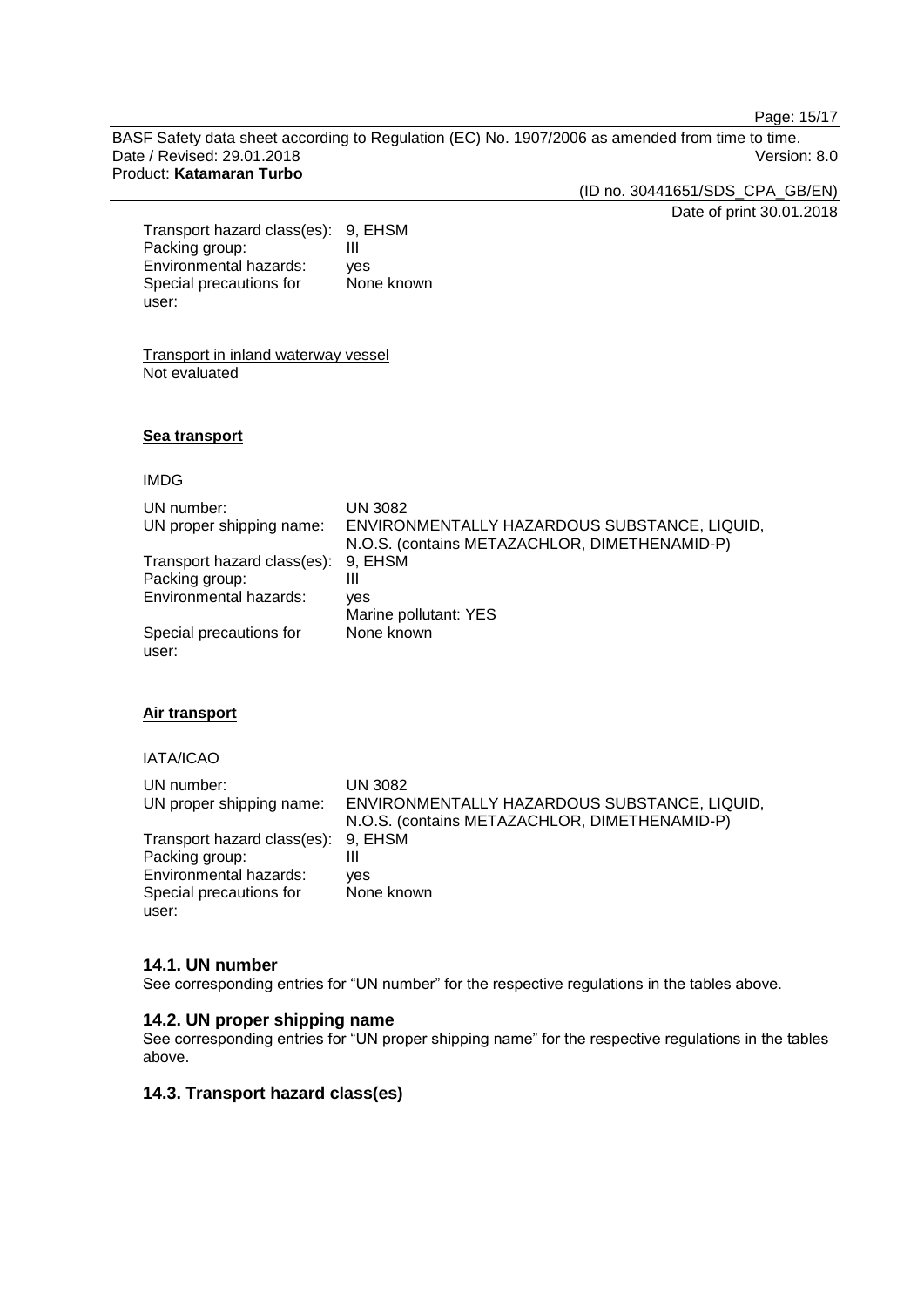Page: 16/17

BASF Safety data sheet according to Regulation (EC) No. 1907/2006 as amended from time to time. Date / Revised: 29.01.2018 Version: 8.0 Product: **Katamaran Turbo**

(ID no. 30441651/SDS\_CPA\_GB/EN)

Date of print 30.01.2018

See corresponding entries for "Transport hazard class(es)" for the respective regulations in the tables above.

# **14.4. Packing group**

See corresponding entries for "Packing group" for the respective regulations in the tables above.

### **14.5. Environmental hazards**

See corresponding entries for "Environmental hazards" for the respective regulations in the tables above.

### **14.6. Special precautions for user**

See corresponding entries for "Special precautions for user" for the respective regulations in the tables above.

# **14.7. Transport in bulk according to Annex II of MARPOL and the IBC Code**

| Not evaluated |
|---------------|
| Not evaluated |
| Not evaluated |
| Not evaluated |
| Not evaluated |
|               |

#### **Further information**

This product is subject to the most recent edition of "The Carriage of Dangerous Goods and Use of Transportable Pressure Equipment Regulations" and their amendments (United Kingdom).

# **SECTION 15: Regulatory Information**

# **15.1. Safety, health and environmental regulations/legislation specific for the substance or mixture**

Prohibitions, Restrictions and Authorizations

Annex XVII of Regulation (EC) No 1907/2006: Number on List: 3 Restrictions of Regulation (EC) No 1907/2006, Annex XVII, do not apply for the intended use(s) of the product given in this MSDS.

This product is classified under the European CLP Regulation. (United Kingdom) The data should be considered when making any assessment under the Control of Substances Hazardous to Health Regulations (COSHH), and related guidance, for example, 'COSHH Essentials' (United Kingdom).

This product may be subject to the Control of Major Accident Hazards Regulations (COMAH), and amendments if specific threshold tonnages are exceeded (United Kingdom).

# **15.2. Chemical Safety Assessment**

Advice on product handling can be found in sections 7 and 8 of this safety data sheet.